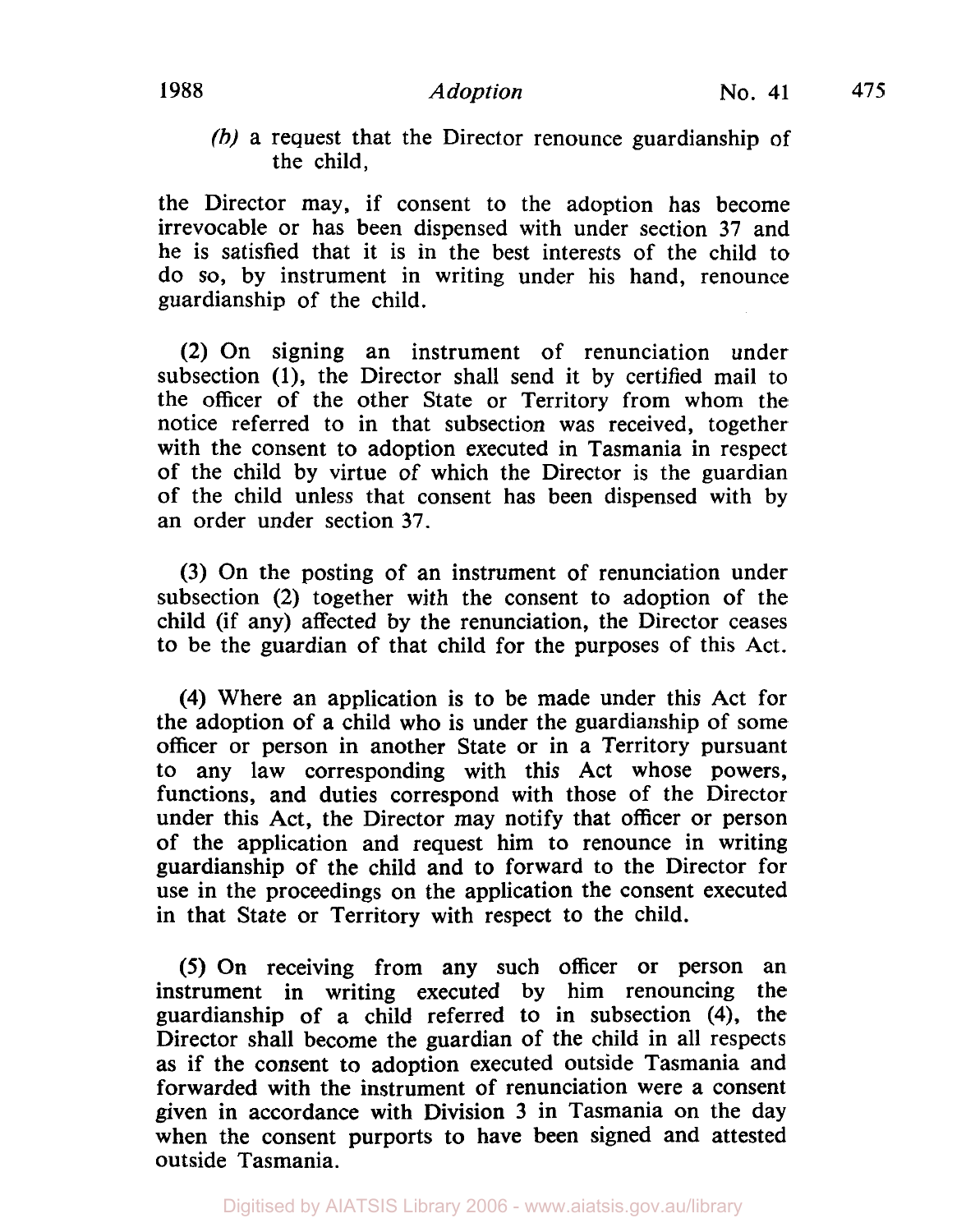## **47 6** No. **41** *Adoption* **1988**

(6) Where an application is to be made under this Act for the adoption of a child who, pursuant to the law of another State or a Territory corresponding with this Division, is under the guardianship of an officer in that State or Territory whose powers, functions, and duties correspond with those of the Director under this Act, but the consent to adoption has been dispensed with under a law corresponding with section 37, the requirement of a consent to adoption under this Part is deemed to have been dispensed with under that section.

- **Guardianship of 42-( 1)** Where- **non-citizen child.** 
	- *(a)* a non-citizen child is present in Tasmania;
	- (b) the Director is authorized to make arrangements with a view to the adoption of the child; and
	- **(c)** it appears to the Director that there is not a person in Australia who is a guardian of the child,

the Director may make application to the court for an order that the Director shall be the guardian of the child.

**(2)** Where the court, on an application under subsection **(l),**  makes an order that the Director shall be the guardian of a child, the Director shall be the guardian of the child for all purposes to the exclusion of all other persons as if the Director had become the guardian of the child by reason of the operation of section **40** and shall cease to be the guardian in the same manner as he would cease to be a guardian of a child under that section or section **41.** 

**Miscellaneous care, control. of child provisions as to placement. &c.,** 

**43-(1)** Where the Director has become and remains for a period of **12** months the guardian of a child under section **40**  or **42** or the Director continues to be the guardian of a child as mentioned in subsection  $(2)$ —

- *(a)* the Director shall make a report in writing to the court concerning the welfare and interests of the child; and
- (b) the court shall make such order for the care, control, and custody of the child as it thinks fit.

**(2)** Without limiting the generality of subsection **(1),** an order under that subsection may declare the child to be a ward of the State or that the child shall remain under the guardianship of the Director for a further period of **12** months commencing on the date of the order.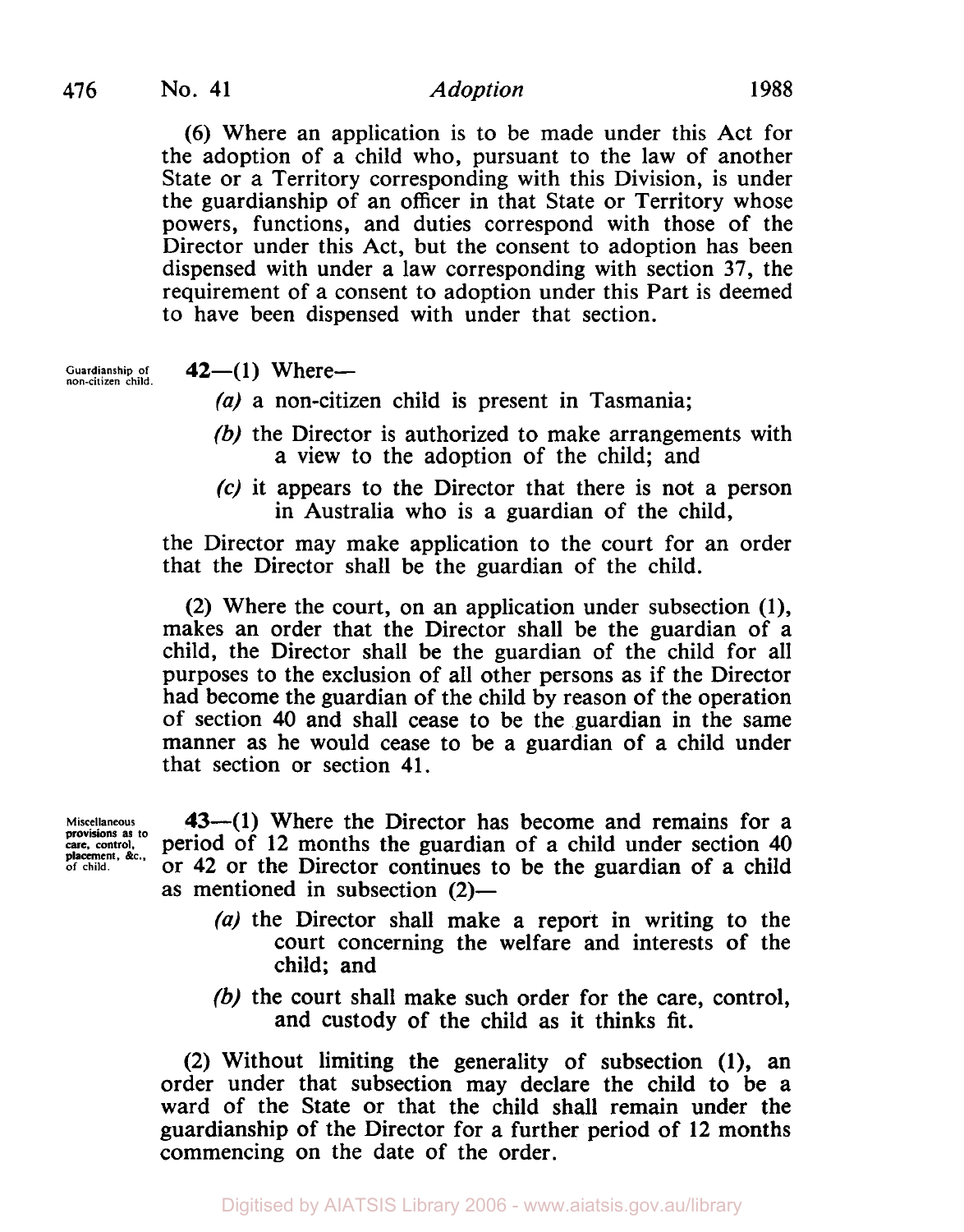(3) Where an order under subsection (2) declares a child to be a ward of the State, it has effect, for all purposes, as if it were an order under the *Child Welfare Act 1960* declaring the child to be a ward of the State made by a children's court established under that Act.

**(4)** The Director may, on such terms and conditions as he thinks fit, place a child of whom he is the guardian under this Division in the care of a suitable person who has agreed to have the child in his care.

*(5)* The fact that the Director is the guardian of a child under this Division does not affect the liability of any other person to provide adequate means of support for the child.

**44**—Where— **only of principal and**  $\frac{1}{2}$  **of principal**  $\frac{1}{2}$  **of principal officer to report <b>of to Director.** 

- (a) an approved agency has made, or is making, arrangements or negotiations for, towards, or with a view to, the adoption of a child; and
- (b) a period of 9 months has elapsed since the Director has signified his acceptance of guardianship of the child,

the principal officer of that approved agency shall, within **14**  days after the expiration of that period, furnish the Director with a report in writing concerning the welfare and interests of the child.

**45**-(1) A parent of the child who has given consent to the Natural parent's adoption of the child may, notwithstanding that the Director after consent. is the guardian of the child under this Division but subject to subsection (2), visit the child during the period during which the consent may be revoked.

(2) The Director or the principal officer of an approved agency may, by notice in writing given to a parent who has given consent to the adoption of a child, restrict the occasions on which or times at which that parent may, under this section, visit the child.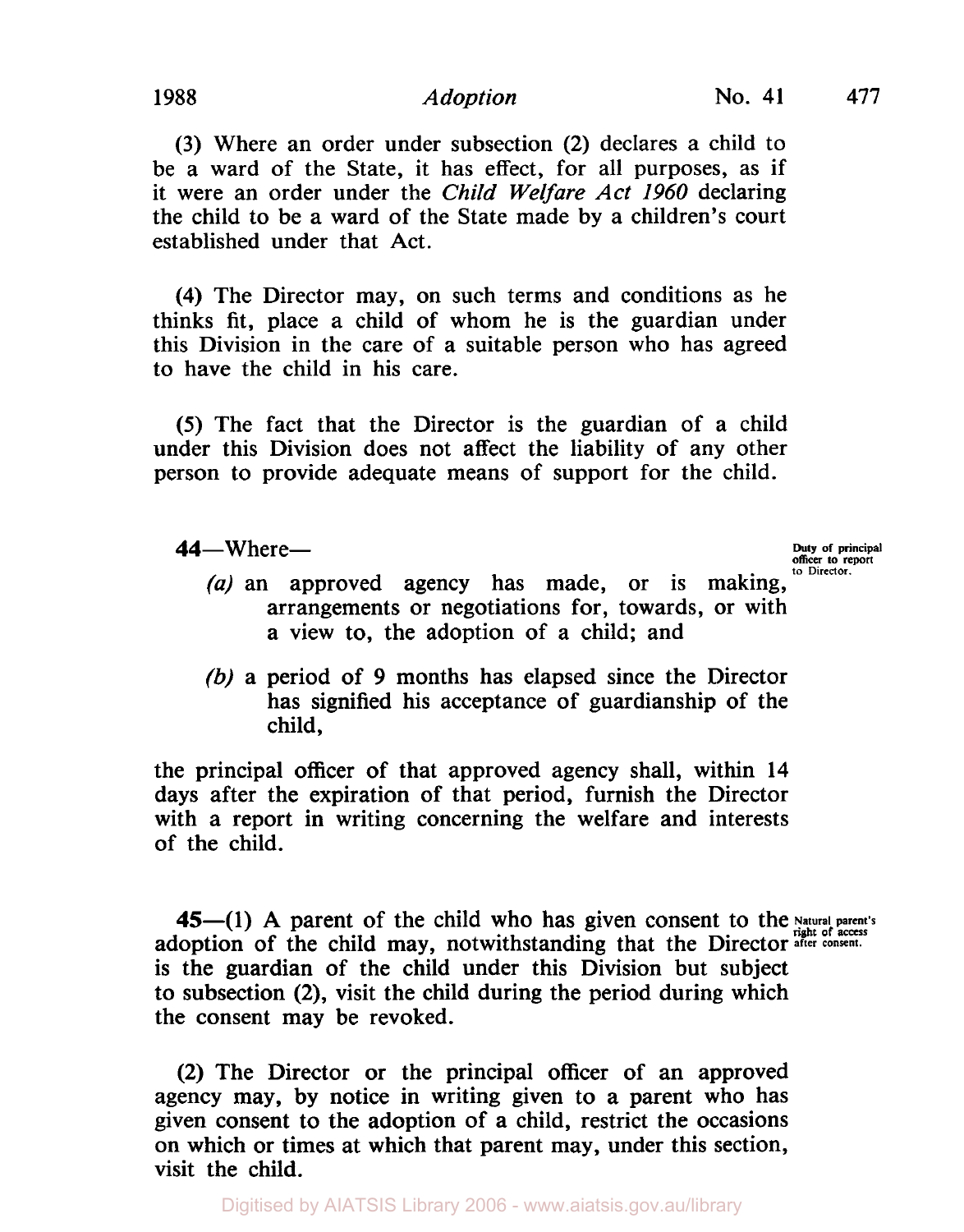## *Division 5-Adoption of non-citizen children*

**adoption of non-**

**Orders for** 46-The court shall not make an order for the adoption of a non-citizen child unless the court is satisfied as to the matters referred to in section **24** and is also satisfied-

- *(a)* that the persons in whose favour the order is made are persons both of whom were approved by the Director as persons suitable to adopt a non-citizen child before the child came into, or was placed in, the care of those persons and that the placement of the child with a view to adoption by those persons has been approved by the Director; or
- (b) that the child has been in the care of the persons in whose favour the order is made for the preceding 12 months and that, during that period, the Director has supervised the welfare and interests of the child.

- Supervision of  $47-(1)$  Subject to subsection (2), where-<br> **certain children**  $\sim$  *Children by a state of the children and a state of the construct* 
	- (a) a child is adopted in a country, other than New Zealand, outside Australia, whether or not the adoption has, under this Act, the same effect as an adoption order under this Act;
	- (b) the adoption in relation to the child has been in force for a period not exceeding 12 months;
	- (c) either of the adoptive parents of the child had not been resident in the country in which the order was made for a continuous period of 12 months immediately before the making of that order; and
	- *(d)* the child is present in Tasmania,

the Director may supervise the welfare and interests of the  $child-$ 

- *(e)* for a period not exceeding 12 months commencing on the date of the arrival of the child in Tasmania; and
- $(f)$  if, on the expiration of that period, the child remains subject to the *Immigration (Guardianship of Children) Act 1946* of the Commonwealth, until an adoption order is made in respect of the child or the child otherwise ceases to be subject to that Act.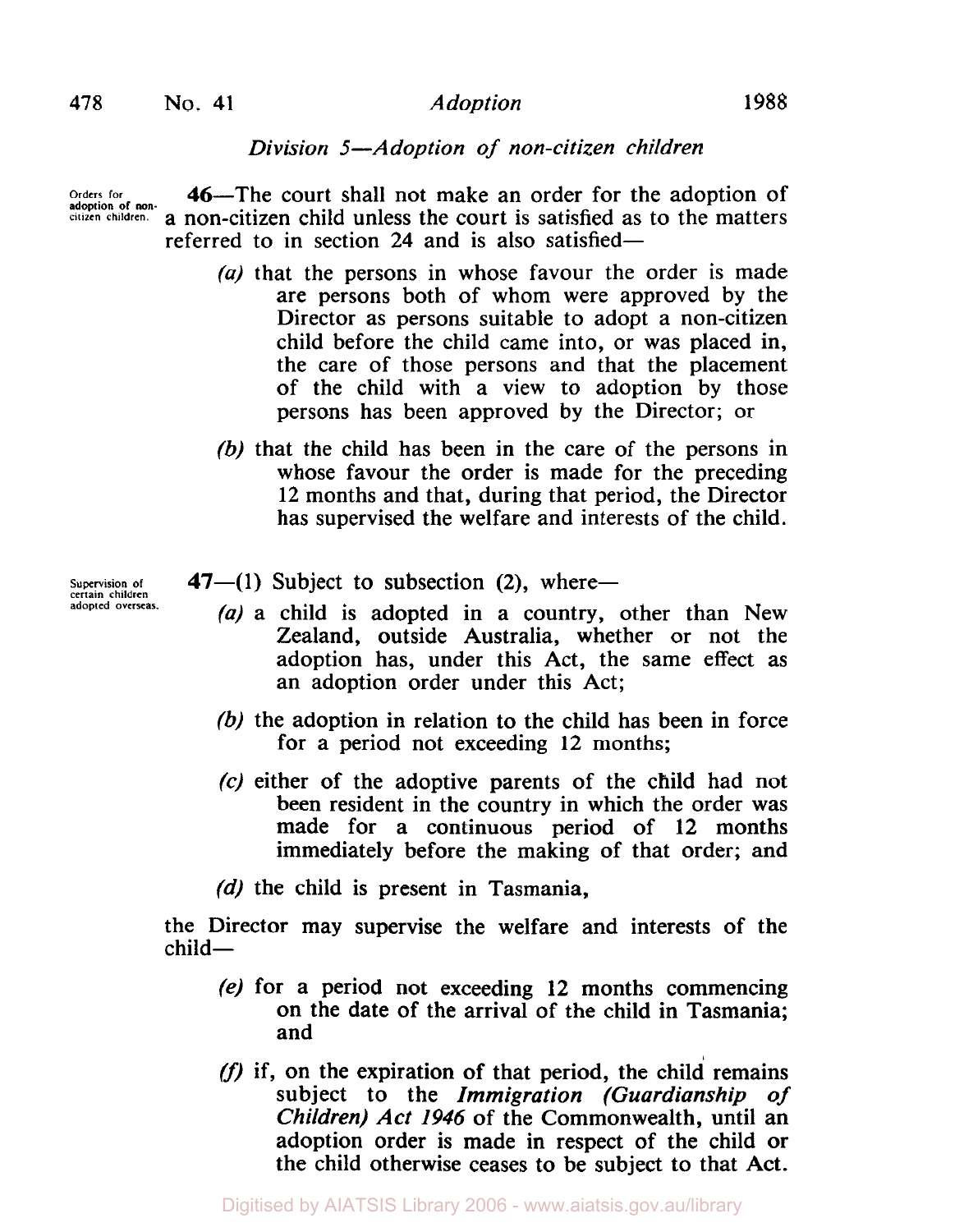(2) The Director may exempt a child to whom subsection (1) would otherwise apply from the application of that subsection.

48-(1) Subject to subsection (2), where a non-citizen child *Supervision of* is in the care of prospective adoptive parents with a view to citizen children. adoption by them, the Director may supervise the welfare and  $interests$  of the child-

- *(a)* for a period not exceeding 12 months commencing on the date on which the Director is notified of the placement of the child in their care; and
- (b) if, on the expiration of that period, the child remains subject to the *Immigration (Guardianship of Children) Act 1946* of the Commonwealth, until an adoption order is made in respect of the child or the child otherwise ceases to be subject to that Act.

(2) The Director may exempt a child to whom subsection (1) would otherwise apply from the application of that subsection.

(3) A person authorized by the Director for the purpose has a right of access to a child referred to in section **47** (1) or in subsection (1) of this section at all reasonable times during the period when the Director may supervise the welfare and interests of the child.

# PART **III**

## **ADOPTION ORDERS**

## *Division 1 -Certificates of adoption*

the persons in whose favour the order is made a certificate stating the date on which the order was made, the name of the adoptive parents, the name that, under the order, is the name of the adopted person, the place and date of birth of that person and such other matters as the court determines. 49-On making an adoption order, the court shall issue to *Certificates of*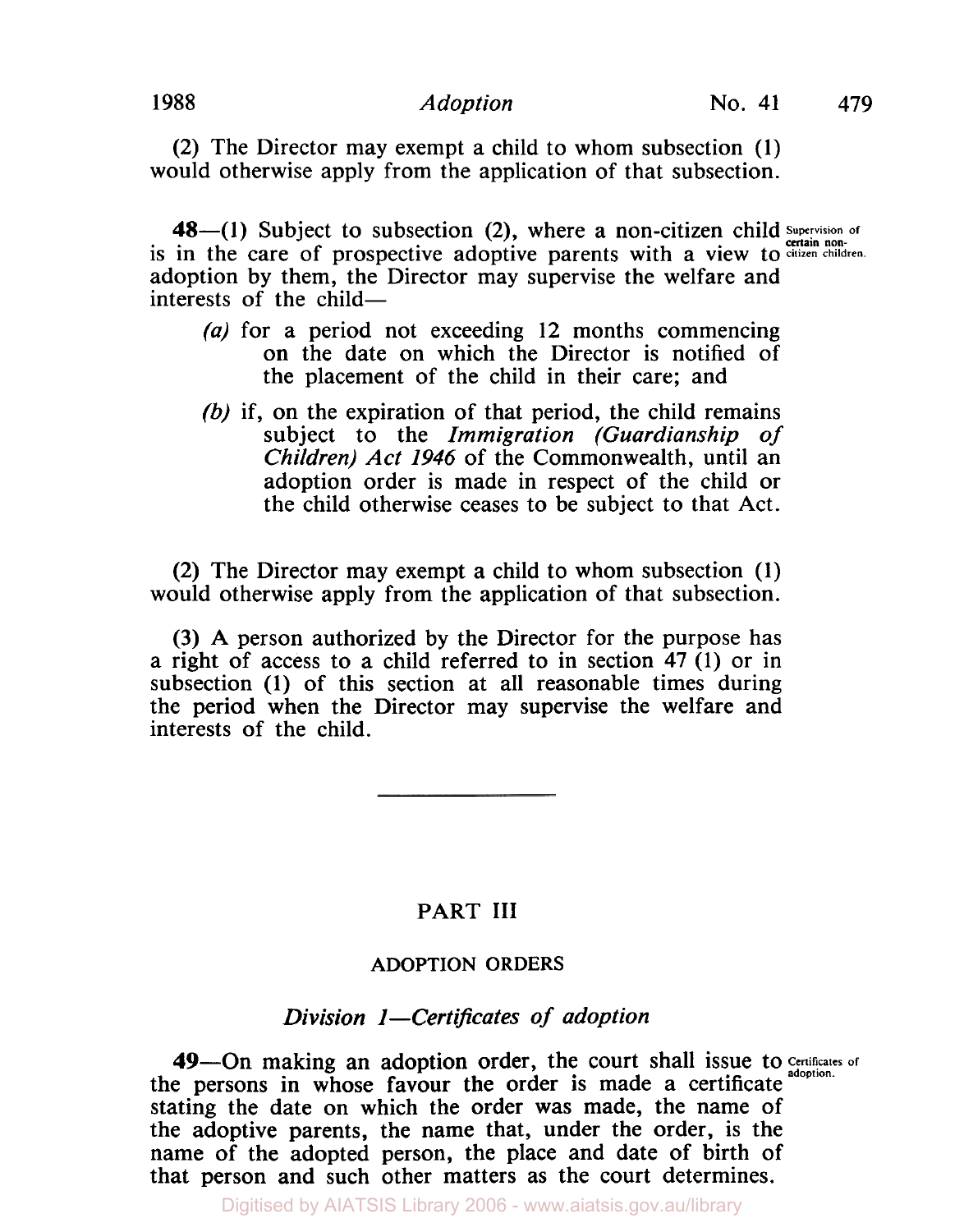# *Division 2-Effect of adoption orders*

General effect of 50-(1) Subject to this Act and to any other Act that expressly distinguishes in any way between adopted children and children other than adopted children, on the making of an adoption order-

- *(a)* the adopted person shall be treated in law as a child of the adoptive parents and the adoptive parents shall be treated in law as the parents of the adopted person;
- (b) the adopted person shall be treated in law as if the adopted person were not a child of any person who was a parent (whether natural or adoptive) of the adopted person before the making of the adoption order, and any such person shall be treated in law as if the person were not a parent of the adopted person;
- *(c)* the relationship to one another of all persons, including the adopted person and an adoptive parent or former parent of the adopted person, shall be determined in accordance with this section;
- (d) any guardianship of the adopted person ceases to have effect; and
- *(e)* any previous adoption of the adopted person, whether effected under the law of Tasmania or otherwise, ceases to have effect.

**(2)** Notwithstanding subsection **(1),** where the relationship between persons is relevant for the purposes of any law relating to a sexual offence-

- *(a)* an adoption order, or the discharge of an adoption order, does not cause the cessation of a relationship that would have existed if the adoption order, or the discharge of an adoption order, as the case may be, had not been made; and
- (b) any such relationship shall be deemed to exist in addition to any relationship that exists by virtue of the application of that subsection in relation to that adoption order or by virtue of the discharge of that adoption order.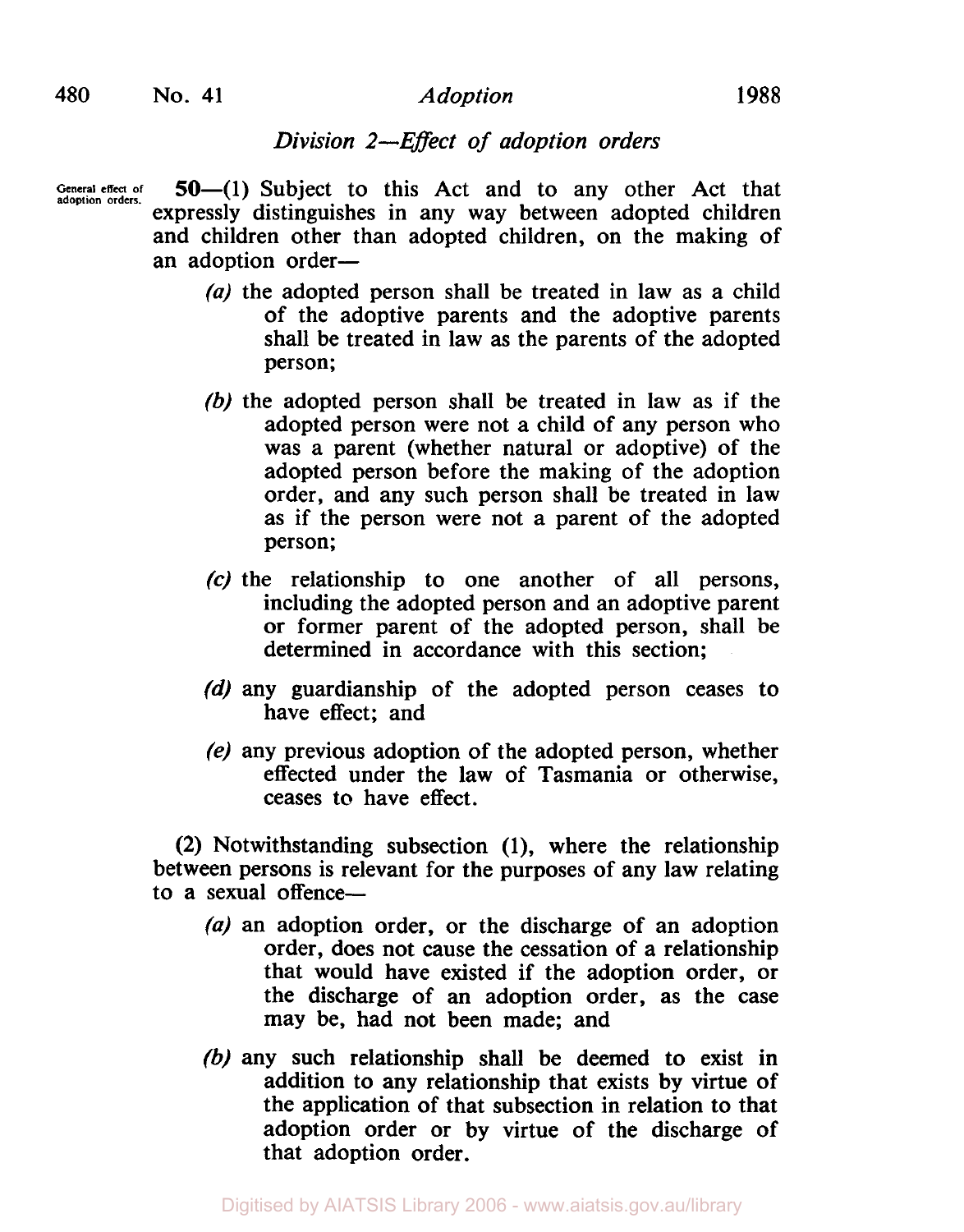**51**—(1) Subsection (1) of section 50 has effect in relation **Effect** of orders **dispositions of** to dispositions of property, whether by will or otherwise, and **property.** whether made before or after the commencement of the repealed Act, except that that subsection does not affect-

- (a) a disposition of property by a person who, or by persons any of whom, died before that commencement; or
- (b) a disposition of property that took effect in possession before that commencement.

(2) Section **50 (1)** does not apply to, or in relation to, an agreement or instrument made or executed before the commencement of the repealed Act, unless the agreement or instrument effects a disposition of property.

- $(3)$  Where-
	- (a) before the commencement of the repealed Act, a person made a disposition of property by an instrument other than a will;
	- (b) the disposition had not taken effect in possession before that commencement; and
	- **(c)** it did not appear from the instrument that it was the intention of that person to include adopted children as objects of the disposition,

that person may, notwithstanding that the instrument could not, but for this subsection or a corresponding previous enactment, be revoked or varied, by a similar instrument vary the first-mentioned instrument to exclude adopted children, whether adopted under this Act or otherwise, from participation in any right, benefit, or privilege under the instrument.

**(4)** In relation to a disposition of property by a person who, or by persons any of whom, died before the commencement of the repealed Act, an adoption order made under that Act or this Act has effect as if the *Adoption of Children Act 1920*  were still in force.

*(5)* Nothing in section *50* or in this section affects the operation of any provision in a will or other instrument, whether made or coming into operation before or after the commencement of the repealed Act, distinguishing between adopted children and children other than adopted children.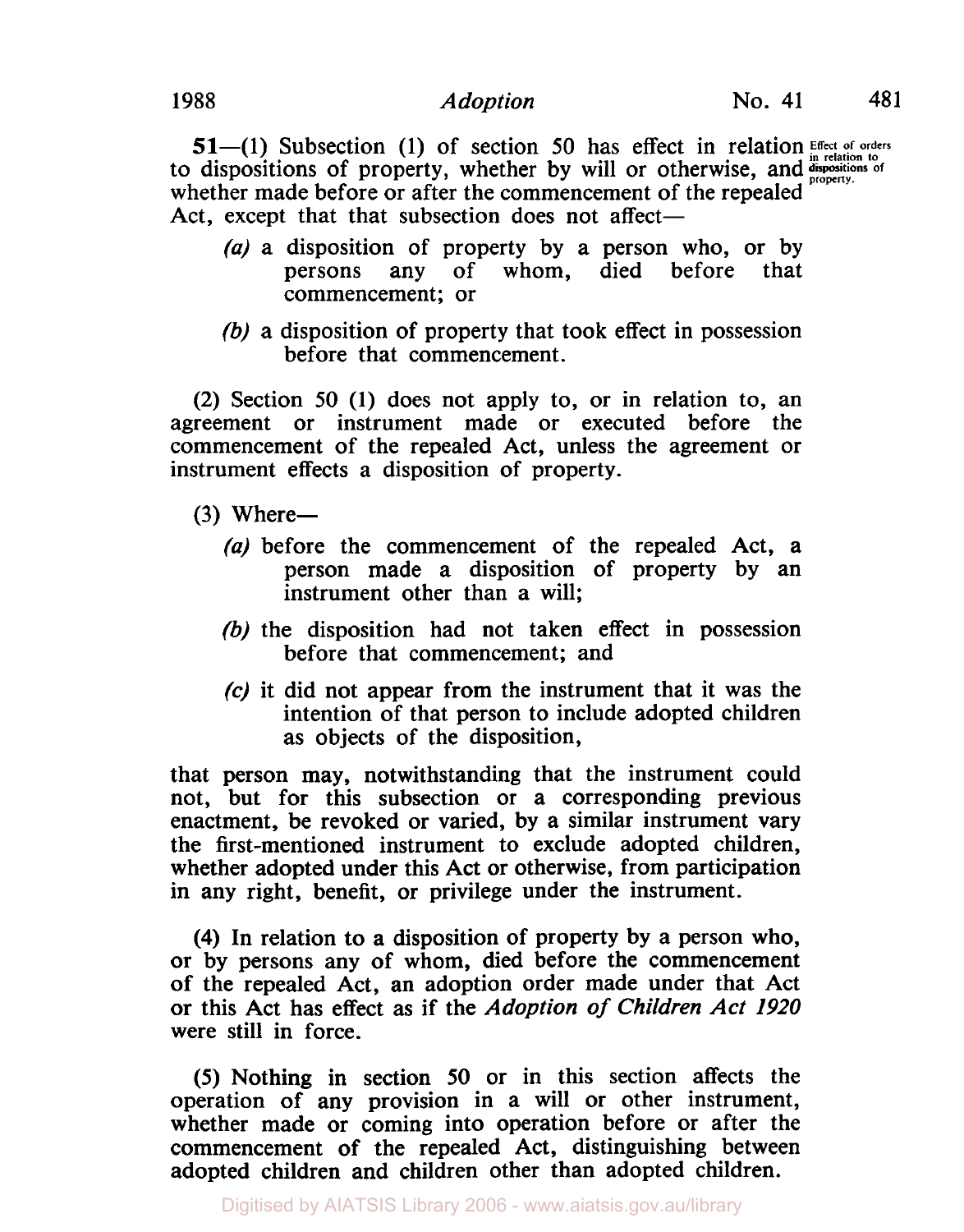**Bequest by will**  adopted person. of this section-**52—(1)** Where, under a will made after the commencement **to unascertained** 

- (a) a disposition of property is expressed to be made by the testator to a person who is not named but who is described as a child of the testator or of a spouse, parent, child, brother, or sister of the testator;
- (b) the person so described was adopted by another person; and
- *(c)* the personal representative of the testator is unable to ascertain the name and address of the adopted person,

the personal representative shall give to the Public Trustee a copy of the will and a statement that he is unable to ascertain the name and address of the adopted person.

(2) Where the Public Trustee is given a copy of a will under subsection (l), he shall, by notice in writing given to the Director, request the Director to make arrangements for ascertaining, and giving to the Public Trustee, the name and address of the adopted person.

(3) Where the Director receives a request under subsection (2), he shall cause such reasonable inquiries to be made of records in his possession as will show the name and enable the address or, if the adopted person has died, the date of the death, of the adopted person **to** be ascertained or, if it appears that the information cannot be obtained from inquiries of those records, seek to obtain the information from inquiries of an agency, other body, or person.

(4) If the Director ascertains the name of the adopted person, he shall take such steps as are reasonably practicable to ascertain the address or, if the adopted person has died, the date of death of the adopted person and shall inform the Public Trustee of that name and address or date.

*(5)* If the Director is unable to ascertain the name of the adopted person, he shall **so** inform the Public Trustee.

(6) After receiving information from the Director under this section, the Public Trustee shall give notice in writing to the personal representative of the testator stating whether or not the name and address of the adopted person has been ascertained or, if the adopted person has died, the date of death of the adopted person.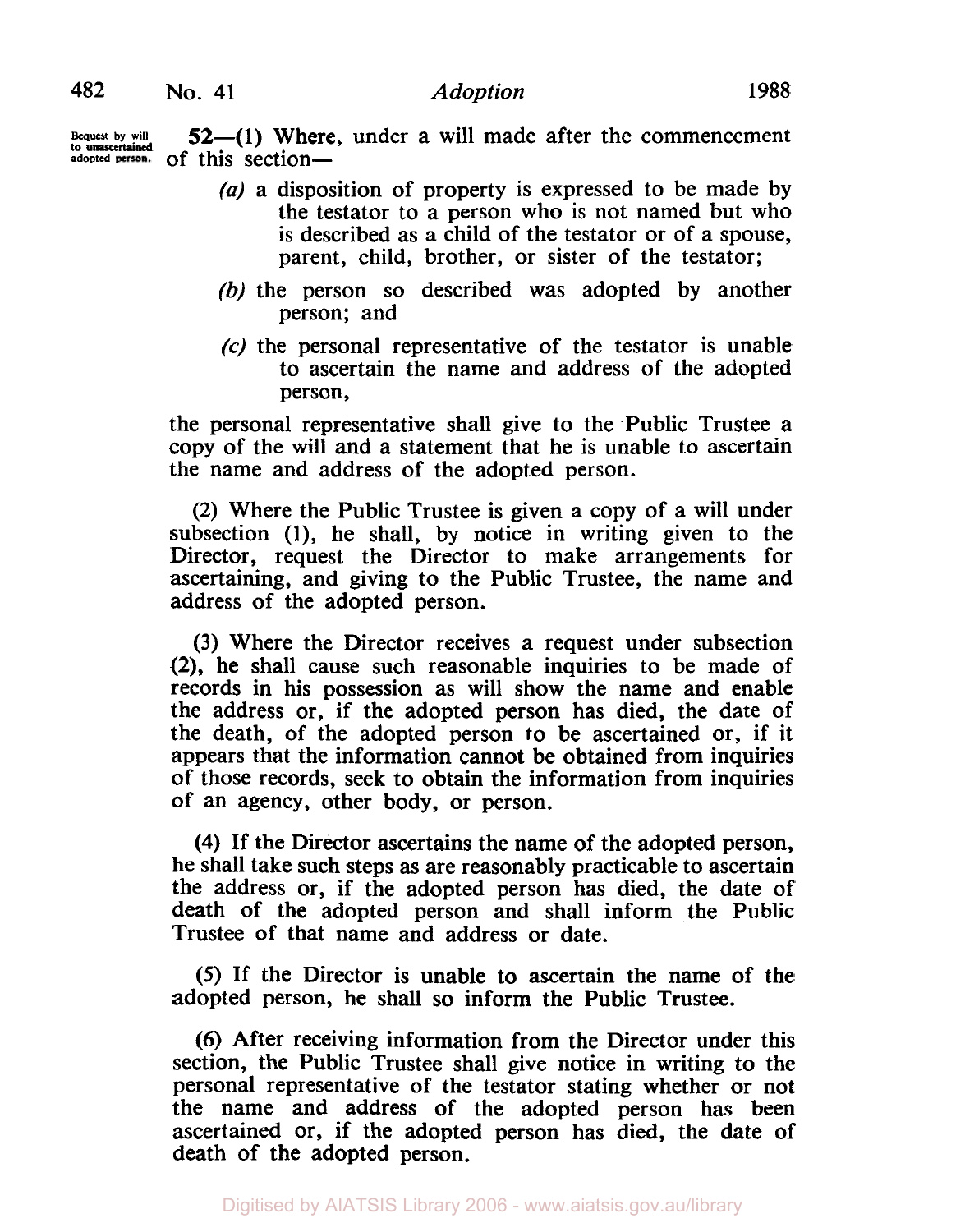# **1988** *Adoption* **No. 41 483**

(7) Unless the adopted person predeceased the testator or, for any other reason known to the personal representative, is not entitled to an interest under the will, the Public Trustee shall be deemed to be a trustee for the adopted person on the trusts specified in, or arising under, the will and, if the personal representative transfers the property to the Public Trustee as trustee for the adopted person, the personal representative shall be deemed to have transferred the property to the adopted person.

- (8) Where the Public Trustee-
	- (a) is, under subsection **(7),** deemed to be a trustee for an adopted person who is a beneficiary under a will; and
	- (b) gives the personal representative of the testator under that will a statement in writing to the effect that the adopted person has disclaimed the property to which the adopted person was entitled under that will,

that statement is, for the purposes of the administration of the estate by the personal representative, conclusive evidence that the adopted person has disclaimed the property.

53—(1) Notwithstanding any other provision of this Act, Adoption order **provision**  $\overline{A}$  and *n*  $\overline{A}$  and *n*  $\overline{A}$  and *n*  $\overline{A}$  and *n*  $\overline{A}$  and *n*  $\overline{A}$  and *n*  $\overline{A}$  and *n*  $\overline{A$ trustees Or personal representatives may, subject to this section, **distribution of**  convey, transfer, or distribute real or personal property to, or **property** by **property** by among, the persons appearing to be entitled to the property representatives without having ascertained whether or not an adoption has **given.** been effected by virtue of which a person is, or is not, entitled to an interest in the property.

**(2)** A trustee or personal representative conveying, transferring, or distributing real or personal property in the manner referred to in subsection (1) is not liable to a person claiming directly or indirectly by virtue of an adoption unless the trustee or personal representative has notice of the claim before the time of the conveyance, transfer, or distribution.

(3) Nothing in this section prejudices the right of a person to follow property into the hands of a person, other than a purchaser for value, who has received it.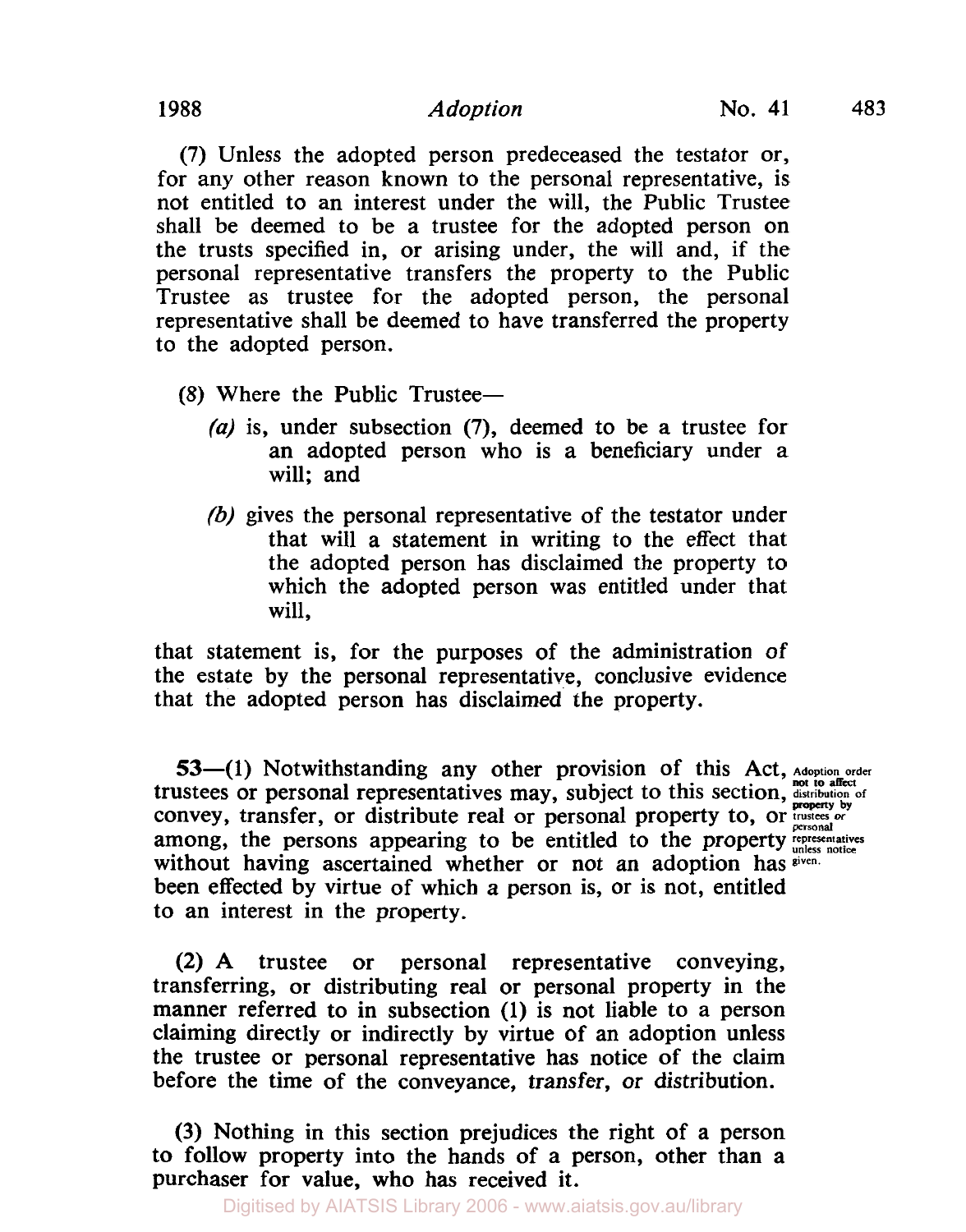Names of **54**-(1) On the making of an adoption order-

(a) the surname of the adopted person shall be—

- (i) where there is one adoptive parent, the surname of the adoptive parent;
- (ii) where there are 2 adoptive parents who have the same surname, that surname; or
- (iii) where there are 2 adoptive parents who have different surnames, one or both of those surnames,

where that surname or each of those surnames, as the case may be, was specified in the application for the adoption order as the proposed surname of the person and is approved by the court or such other surname as the court approves in the adoption order; and

*(b)* the forename or forenames of the adopted person shall be such name or names as the court, in the adoption order, approves on the application of the adoptive parents.

(2) Where, before the making of an adoption order, the adopted person has been generally known by a particular surname, the court may, in the adoption order, order that the person shall have that name as his surname.

(3) The court shall not approve a name as a surname or forename of an adopted person unless the court is satisfied that, **so** far as practicable, the wishes and feelings of the person have been ascertained and due consideration given to them having regard to the age and understanding of the person.

**(4)** Nothing in this section prevents the changing of a name of an adopted person, after the making of the adoption order, in accordance with any other Act or law.

**Effect of on domicile.**  55-The domicile of an adopted child shall be determined **adoption order** in accordance with the *Domicile Act 1980.* 

## *Division 3-Interim orders*

**Making of interim orders.** 

**56-(1)** On an application to the court for an order for the adoption of a child, the court may postpone the determination of the application and make an interim order for the custody of the child in favour of the prospective adoptive parents.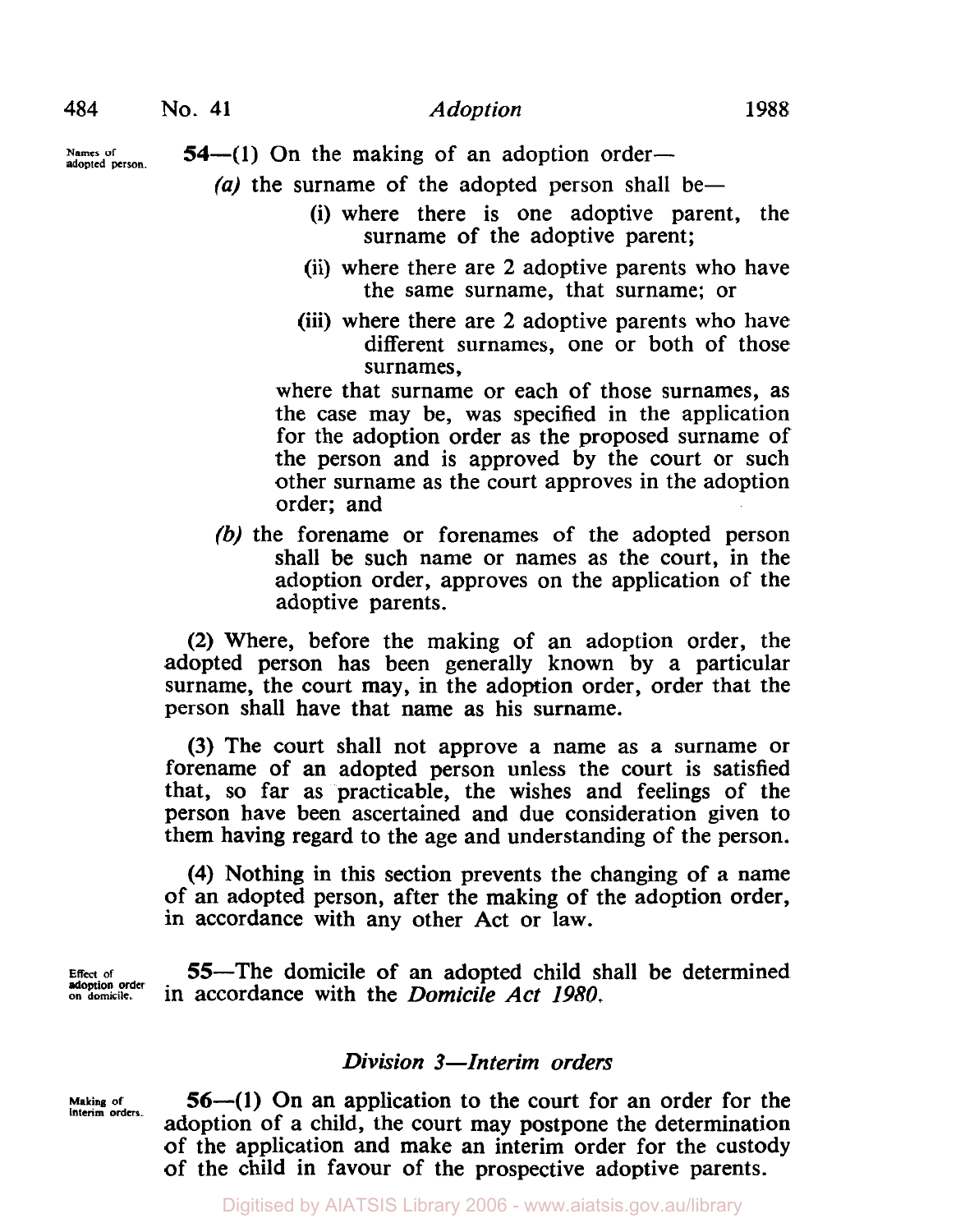**(2)** An interim order may be subject to such terms and conditions relating to the maintenance, education, and welfare of, and access to, the child as the court thinks fit.

(3) The court shall not make an interim order in respect of a child in favour of any person unless the court could lawfully make an order for the adoption of that child by that person.

**(4)** While an interim order remains in force in respect of a child, a person in whose favour the order is made is entitled to the care, control, and custody of the child.

**57**—(1) Subject to this Division, an interim order remains Duration of interim orders.<br>in force for such period, not exceeding 12 months, as the court specifies in the order and for such further periods, if any, as the court may from time to time order.

(2) An interim order shall not be in force for periods exceeding in the aggregate **2** years.

**58**-(1) The court may, at any time, make an order Discharge of discharging an interim order and may make such order as it thinks fit for the care, control, and custody of the child to whom the interim order relates.

(2) An interim order ceases to have effect on the making of an order for the adoption of the child to whom it relates, whether made in Tasmania, in another State, or in a Territory.

## PART IV

## **RECOGNITION OF ADOPTIONS**

59-For the purposes of the law of Tasmania, the adoption Recognition of of a person, whether before or after the commencement of adoptions this section, in another State, in a Territory, or in New Zealand, in accordance with the law of that State, Territory, or country has, **so** long as it has not been rescinded under the law in force in that State, Territory, or country, the same effect as an adoption order made under this Act and has no other effect.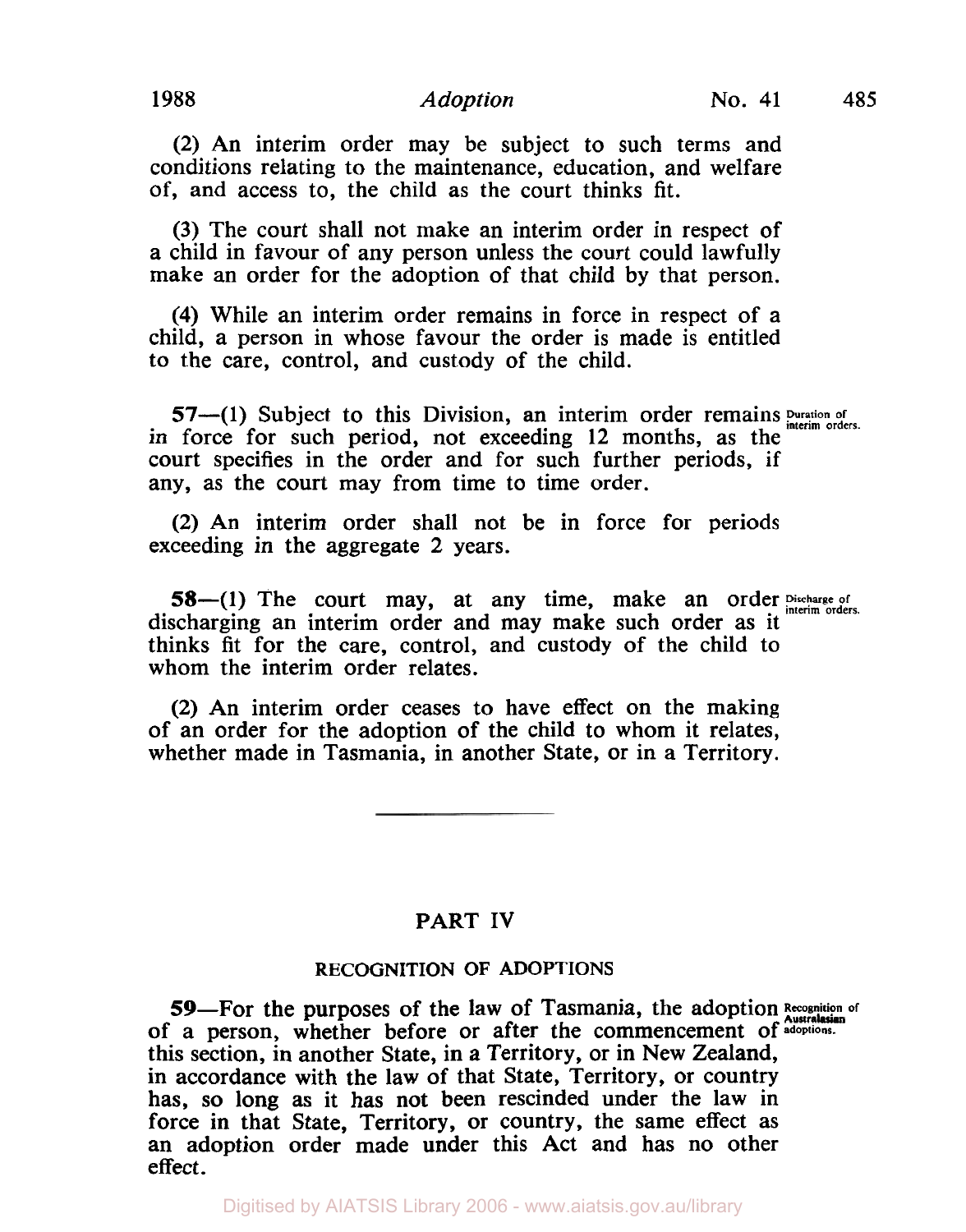**Recognition foreign adoptions.** 

**60—(1)** For the purposes of the law of Tasmania, the loption of a person, whether before or after the adoption of a person, whether before or after the commencement of this section, in a country, other than New Zealand, outside Australia, that is an adoption to which this section applies, has, so long as it has not been rescinded under the law of that country, the same effect as an adoption order made under this Act.

- **(2)** This section applies to an adoption in a country if-
	- (a) the adoption was effective according to the law of that country;
	- (b) that country was the usual place of residence of each of the adoptive parents at the time of the commencement of the legal proceedings that resulted in the adoption and for a continuous period of at least **12** months before that time;
	- *(c)* in consequence of the adoption, the adoptive parents had, or would (if the adopted person had been a young child) have had, immediately following the adoption, according to the law of that country, a right superior to that of any natural parent of the adopted person in respect of the custody of the adopted person; and
	- (d) under the law of that country the adoptive parents were, by the adoption, placed generally in the position of parents in relation to the adopted person.

(3) The production of a document purporting to be the original or a certified copy of an order or record of adoption made by a court or a judicial or public authority in a country, other than New Zealand, outside Australia shall, in the absence of proof to the contrary, be sufficient evidence—

- (a) that the adoption was made in that country and is effective according to the law of that country; and
- (b) that the adoption has not been rescinded.

**(4)** Notwithstanding this section, a court, including the Supreme Court hearing an application under section **61,** may refuse to recognize an adoption as being an adoption to which this section applies if it appears to the court that the procedure followed, or the law applied, in connection with the adoption involved a denial of natural justice or did not comply with the requirements of substantial justice.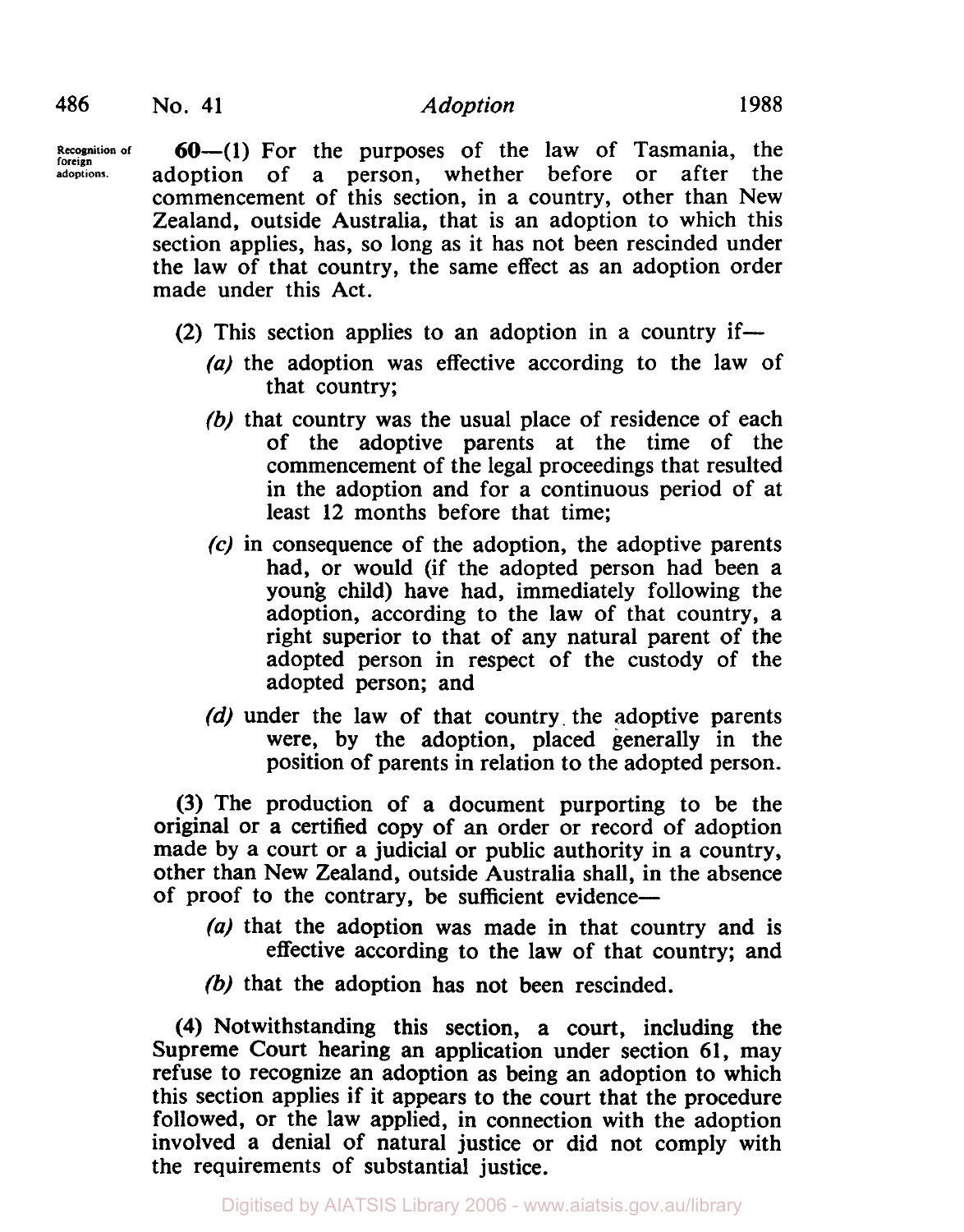# 1988 **Adoption** Mo. 41 487

*(5)* Where, in any proceedings before a court, including the Supreme Court hearing an application under section 61, the question arises whether an adoption is one to which this section applies, it shall be presumed, unless the contrary appears from the evidence, that the adoption complies with the requirements of subsection (2) and has not been rescinded.

(6) Except as provided in this section, the adoption of a person, whether before or after the commencement of this section, in a country, other than New Zealand, outside Australia does not have effect for the purposes of the law of Tasmania.

(7) Nothing in this section affects any right that was acquired by, or became vested in, a person before the commencement of the repealed Act.

**61**—(1) In this section, "the Court" means the Supreme *Declarations of* Court. **foreign foreign foreign foreign foreign** 

(2) A person specified in subsection **(4)** may apply to the Court for an order declaring that an adoption of a person was effected, whether before or after the commencement of this section, under the law of a country, other than New Zealand, outside Australia, and that the adoption is an adoption to which section 60 applies.

(3) The Court may hear and determine an application under subsection (2) and, if it thinks fit, make an order accordingly.

**(4)** The persons who may make an application under subsection (2) in relation to an adoption are the adopted person, either or both of the adoptive parents, or a person tracing a relationship, by virtue of the adoption, through or to the adopted person.

*(5)* Where an application is made to the Court under this section, the Court shall direct that notice of the application be given to the Director and may-

- *(a)* direct that notice of the application be given to such other persons, who may include the Attorney-General, as the Court thinks fit;
- (b) direct that a person be made a party to the application; or
- **(c)** permit the Director or any other person having an interest in the matter to intervene in, and become a party to, the proceedings.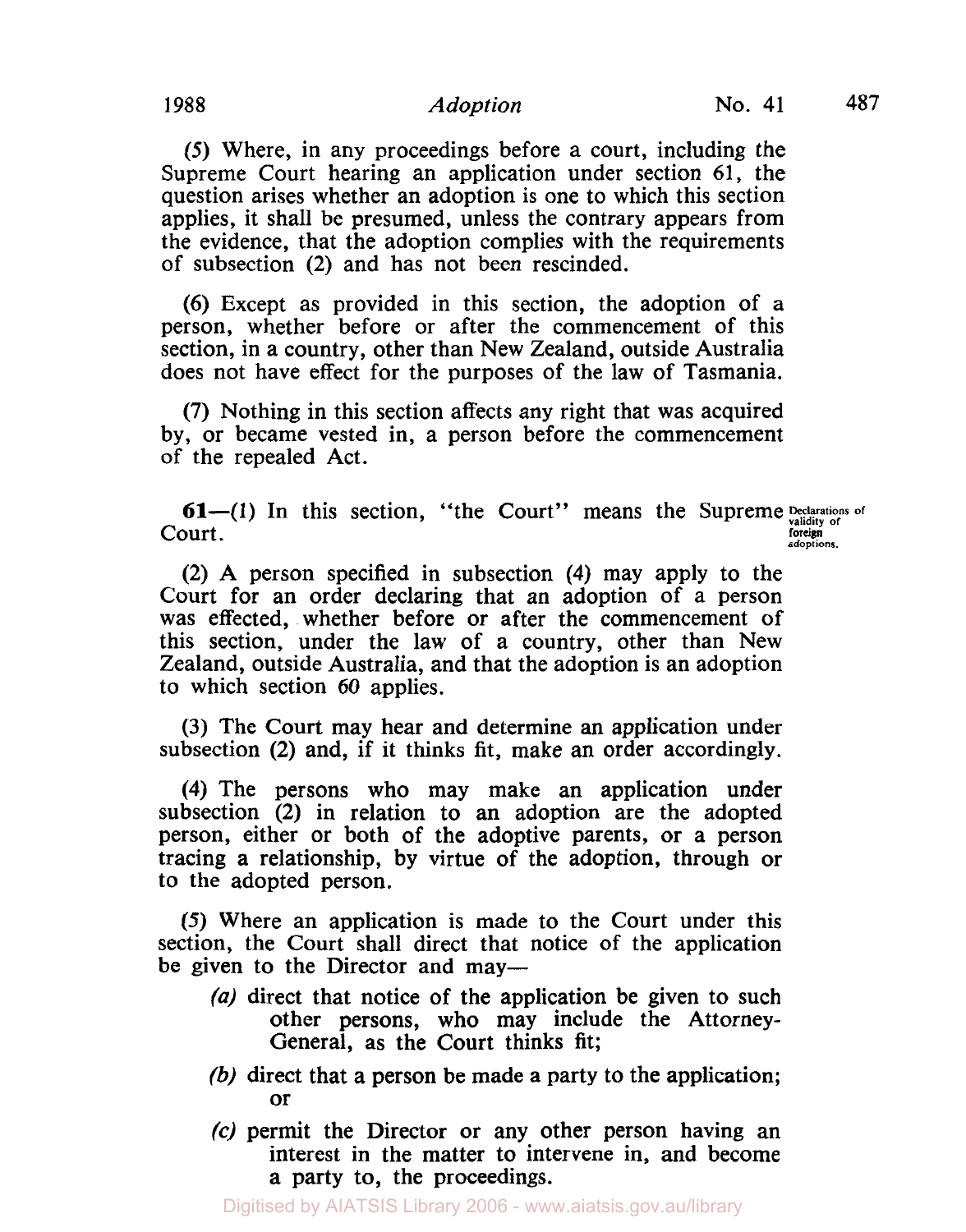(6) Where the Court makes an order on an application under this section-

- $(a)$  it may include in the order such particulars in relation to the adoption, the adopted person, and the adoptive parents as the Court finds to be established; and
- (b) it shall issue to the adoptive parents a certificate stating the date on which the order was made, the name of the adoptive parents, the name of the adopted person, and such other matters as the Court determines.

**(7)** For the purposes of the law of Tasmania, an order under this section binds the Crown in right of Tasmania, but, except as provided in subsection **(8),** does not affect-

 $(a)$  the rights of another person unless that person was-

- (i) a party to the proceedings for the order or a person claiming through such a party; or
- (ii) a person to whom notice of the application for the order was given or a person claiming through such a person; or
- (b) an earlier judgment, order, or decree of a court of competent jurisdiction.

(8) In proceedings in any court relating to the rights of a person other than a person referred to in subsection  $(7)$  (a) (i) or (ii), the production of a copy of an order made under this section, certified by the Registrar of the Court to be a true copy, is evidence that an adoption was effected in accordance with the particulars contained in the order and that the adoption is an adoption to which section 60 applies.

## PART **V**

### **REGISTRATION** OF **ORDERS**

**Memorandum of adoption order.**  *&c.,* **to be sent to the Registrar- General.** 

62-As soon as is reasonably practicable after the making of an adoption order or of an order for the discharge of an adoption order, the magistrate constituting the court by which the order was made shall cause a memorandum of the order in accordance with the prescribed form to be sent to the Registrar-General.